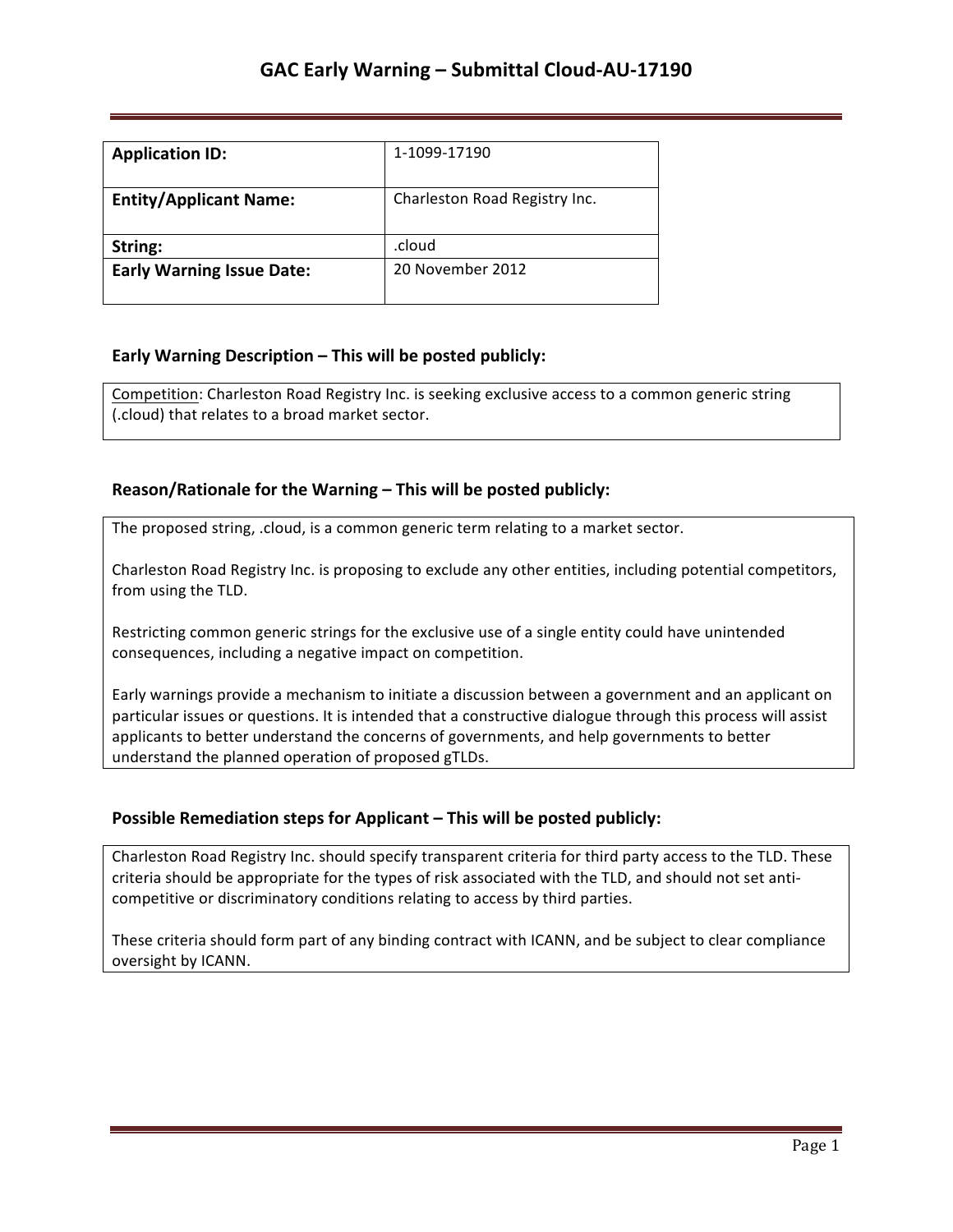## **Further Notes from GAC Member(s) (Optional) – This will be posted publicly:**

This Early Warning is from the Department of Broadband, Communications and the Digital Economy (DBCDE), on behalf of the Australian Government. In the first instance, communications and responses to this early warning should be emailed to gacearlywarning@gac.icann.org, with the text "Australian EW" and the application ID in the subject field.

# **INFORMATION FOR APPLICANTS**

# **About GAC Early Warning**

The GAC Early Warning is a notice only. It is not a formal objection, nor does it directly lead to a process that can result in rejection of the application. However, a GAC Early Warning should be taken seriously as it raises the likelihood that the application could be the subject of GAC Advice on New gTLDs or of a formal objection at a later stage in the process. Refer to section 1.1.2.4 of the Applicant Guidebook (http://newgtlds.icann.org/en/applicants/agb) for more information on GAC Early Warning.

# **Instructions if you receive the Early Warning**

**ICANN** strongly encourages you work with relevant parties as soon as possible to address the concerns voiced in the GAC Early Warning.

### **Asking questions about your GAC Early Warning**

If you have questions or need clarification about your GAC Early Warning, please contact gacearlywarning@gac.icann.org. As highlighted above, ICANN strongly encourages you to contact gacearlywarning@gac.icann.org as soon as practicable regarding the issues identified in the Early Warning. 

### **Continuing with your application**

If you choose to continue with the application, then the "Applicant's Response" section below should be completed. In this section, you should notify the GAC of intended actions, including the expected completion date. This completed form should then be sent to gacearlywarning@gac.icann.org. If your remediation steps involve submitting requests for changes to your application, see the change request process at http://newgtlds.icann.org/en/applicants/customer-service/change-requests.

In the absence of a response, ICANN will continue to process the application as submitted.

### **Withdrawing your application**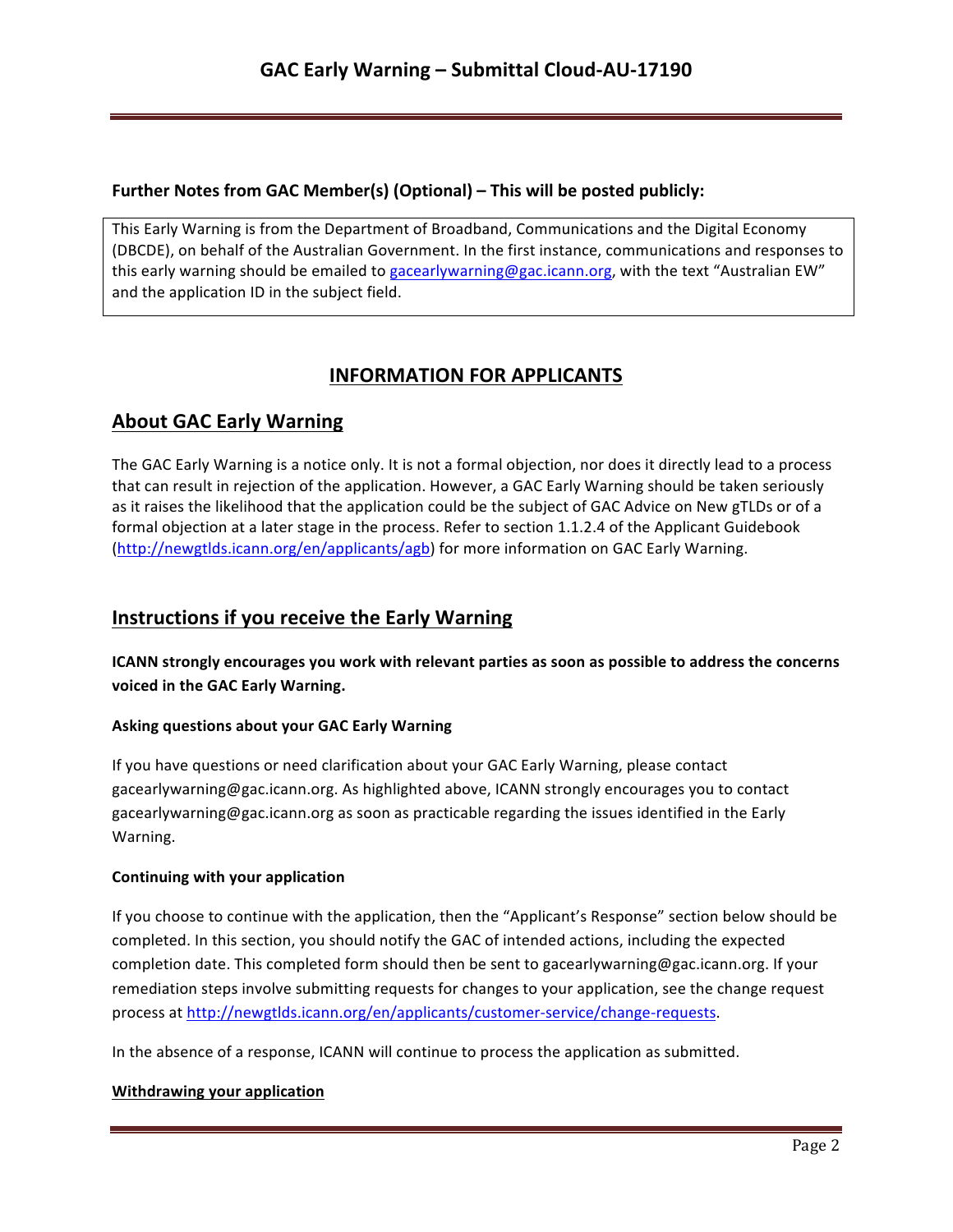# GAC Early Warning - Submittal Cloud-AU-17190

If you choose to withdraw your application within the 21-day window to be eligible for a refund of 80% of the evaluation fee (USD 148,000), please follow the withdrawal process published at http://newgtlds.icann.org/en/applicants/customer-service/withdrawal-refund. Note that an application can still be withdrawn after the 21-day time period; however, the available refund amount is reduced. See section 1.5 of the Applicant Guidebook.

For questions please contact: **gacearlywarning@gac.icann.org** 

## **Applicant Response:**